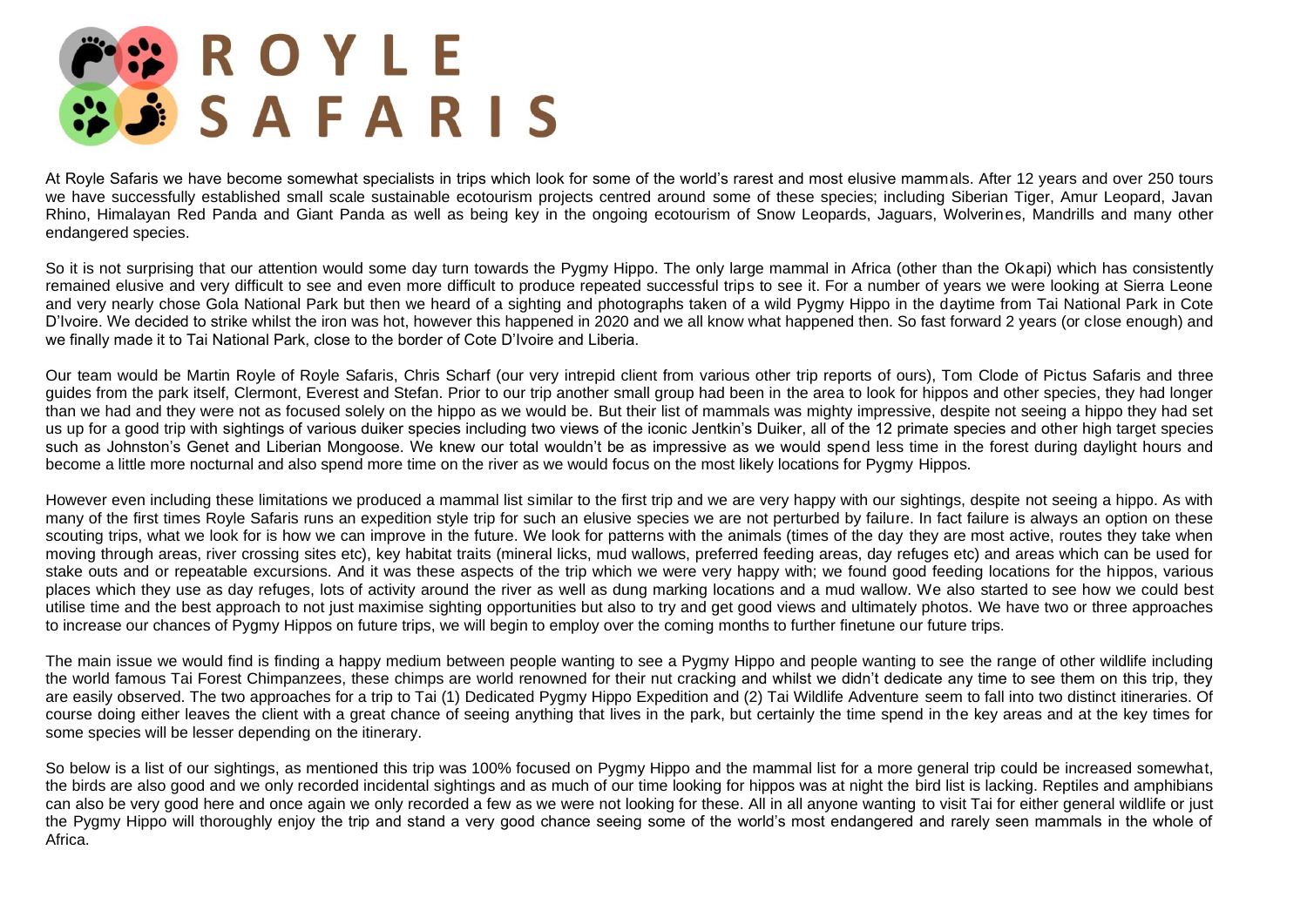This trip started in Abidjan and moved to Tai via San Pedro and the same route back, due to the current covid protocols for departure we had to have a PCR test done in Abidjan prior to departure so we had more time in the city than planned and we visited Banco National Park, which is a small area of primary rainforest inside the city, home to Chimpanzees and other species (however they are hard to see).

We will be planning to return to Tai annually and if anyone is interested in either option (general mammalwatching or dedicated Pygmy Hippo) please contact us at [info@royle-safaris.co.uk](mailto:info@royle-safaris.co.uk) and we will happily provide information and answer any questions.

# Species List Pygmy Hippo Expedition (initial scouting trip) Feb/Mar 2022

#### *Mammals*

*ǂ indicates where we have seen sign or heard the animal and not visually observed the animal*

|    | <b>Common Name</b>              | <b>Binominal Name</b>    |            |            | Key: Abidjan (ABD) / San Pedro (SPD) Palm Oil & Forest<br>between San Pedro & Tai (POF) / Tai National Park (TAI) /<br>Banco National Park (BAN) |            |            |
|----|---------------------------------|--------------------------|------------|------------|--------------------------------------------------------------------------------------------------------------------------------------------------|------------|------------|
|    |                                 |                          | <b>ABD</b> | <b>SPD</b> | <b>POF</b>                                                                                                                                       | <b>TAI</b> | <b>BAN</b> |
|    | Lord Derby's Anomalure          | Anomalurus derbianus     |            |            |                                                                                                                                                  | $\ast$     |            |
|    | African Brush-tailed Porcupine  | Atherurus africanus      |            |            |                                                                                                                                                  | ŧ          |            |
|    | Marsh Mongoose                  | Atilax paludinosus       |            |            |                                                                                                                                                  | $\ast$     |            |
|    | <b>Bay Duiker</b>               | Cephalophus dorsalis     |            |            |                                                                                                                                                  | $\ast$     |            |
|    | Maxwell's Duiker                | Cephalophus maxwellii    |            |            |                                                                                                                                                  | $\ast$     |            |
| 6  | <b>Black Duiker</b>             | Cephalophus niger        |            |            |                                                                                                                                                  | $\ast$     |            |
|    | Ogilby's Duiker                 | Cephalophus ogilbyi      |            |            |                                                                                                                                                  | $\ast$     |            |
| 8  | Zebra Duiker                    | Cephalophus zebra        |            |            |                                                                                                                                                  | $\ast$     |            |
| 9  | White-naped Mangabey            | Cercocebus lunulatus     |            |            |                                                                                                                                                  |            | $\ast$     |
| 10 | Campbell's Mona Monkey          | Cercopithecus campbelli  |            |            |                                                                                                                                                  | $\ast$     |            |
| 11 | Diana Monkey                    | Cercopithecus diana      |            |            |                                                                                                                                                  | $\ast$     |            |
| 12 | Lowe's Mona Monkey              | Cercopithecus lowei      |            |            |                                                                                                                                                  |            | $\ast$     |
| 13 | <b>Putty-nosed Monkey</b>       | Cercopithecus nictitans  |            |            |                                                                                                                                                  | $\ast$     |            |
| 14 | Lesser Spot-nosed Monkey        | Cercopithecus petaurista |            |            |                                                                                                                                                  | $\ast$     |            |
| 15 | <b>Little Free-tailed Bat</b>   | Chaerephon pumila        |            |            |                                                                                                                                                  | $\ast$     |            |
| 16 | Green Monkey                    | Chlorocebus sabaeus      |            |            | $\pm$                                                                                                                                            |            |            |
| 17 | Pygmy Hippo                     | Choeropsis liberiensis   |            |            |                                                                                                                                                  | ŧ          |            |
| 18 | King Colobus                    | Colobus polykomos        |            |            |                                                                                                                                                  | $\ast$     |            |
| 19 | <b>Emin's Pouched Rat</b>       | Cricetomys emini         |            |            |                                                                                                                                                  | $\ast$     |            |
| 20 | <b>Common Cusimanse</b>         | Crossarchus obscurus     |            |            |                                                                                                                                                  | $\ast$     |            |
| 21 | <b>Straw-coloured Fruit Bat</b> | Eidolon helvum           | $\ast$     | $\ast$     |                                                                                                                                                  | $\ast$     |            |
| 22 | Western Palm Squirrel           | Epixerus ebii            |            |            |                                                                                                                                                  | $\ast$     |            |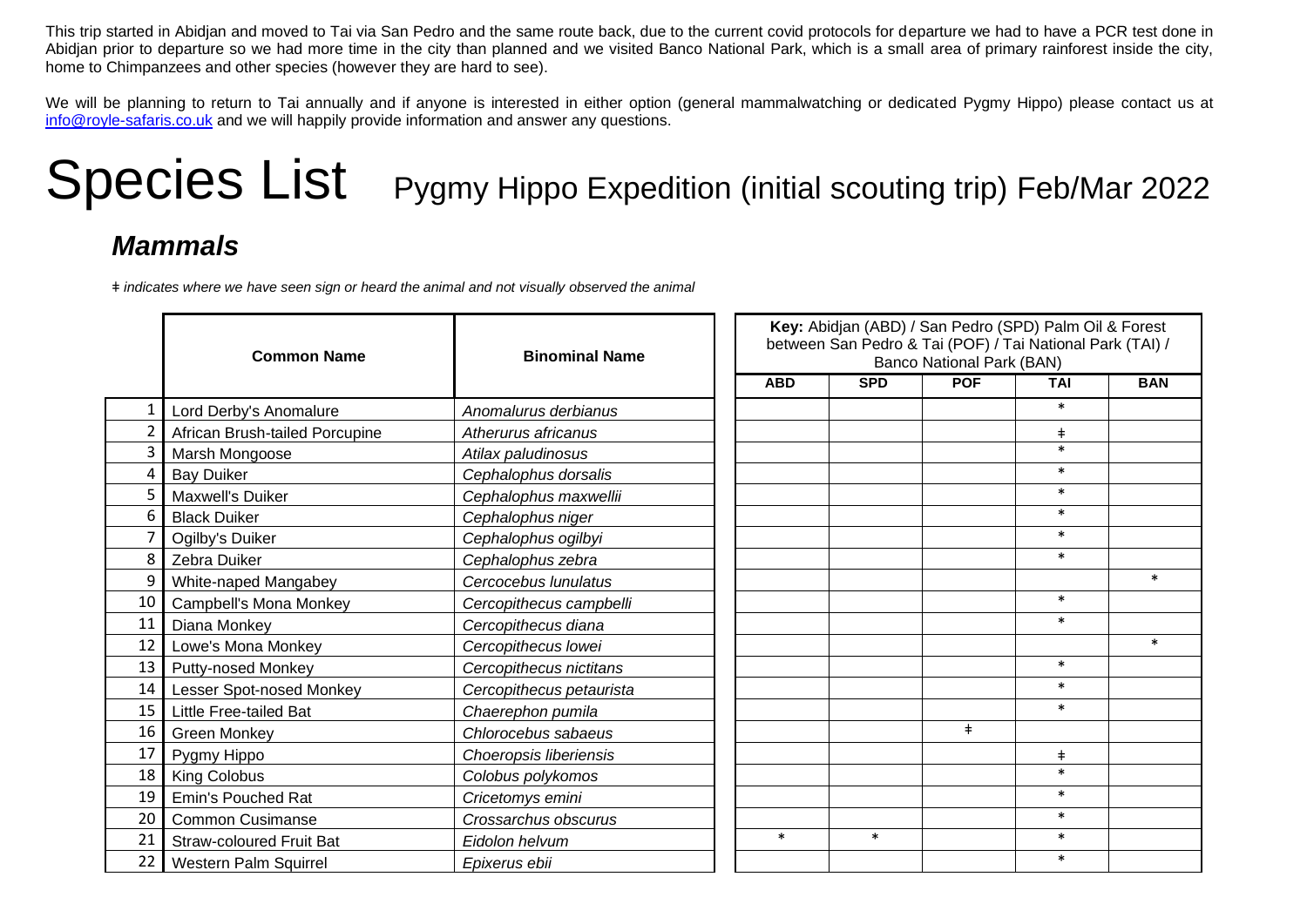| 23 | <b>Buettikofer Epauletted Bat</b> | Epomops buettikoferi    |        | $\ast$     |  |
|----|-----------------------------------|-------------------------|--------|------------|--|
| 24 | Fire-footed Rope Squirrel         | Funisciurus pyrropus    |        | $\ast$     |  |
| 25 | Demidoff's Dwarf Galago           | Galagoides demidovii    |        | $\ast$     |  |
| 26 | Thomas's Galago                   | Galagoides thomasi      |        | $\ast$     |  |
| 27 | Johnston's Genet                  | Genetta johnstoni       |        | $\ast$     |  |
| 28 | <b>Cyclops Roundleaf Bat</b>      | Hipposideros cyclops    |        | $\ast$     |  |
| 29 | <b>Water Chevrotain</b>           | Hyemoschus aquaticus    |        | $\ast$     |  |
| 30 | Flat-nosed Wood Mouse             | Hylomyscus simus        |        | $\ast$     |  |
| 31 | Hammer-headed Bat                 | Hypsignathus monstrosus |        | $\ast$     |  |
| 32 | Liberian Mongoose                 | Liberiictis kuhni       | $\ast$ |            |  |
| 33 | African Forest Elephant           | Loxodonta cyclotis      |        | $\ddagger$ |  |
| 34 | <b>Edward's Swamp Rat</b>         | Malacomys edwardsi      |        | $\ast$     |  |
| 35 | Dark-brown Serotine               | Neoromicia brunneus     |        | $\ast$     |  |
| 36 | Banana Pipistrelle                | Neoromicia nanus        |        | $\ast$     |  |
| 37 | Chimpanzee                        | Pan troglodytes         |        | $\ddagger$ |  |
| 38 | Leopard                           | Panthera pardus         |        | $\ddagger$ |  |
| 39 | Green Bush Squirrel               | Paraxerus poensis       | $\ast$ |            |  |
| 40 | <b>West African Potto</b>         | Perodicticus potto      |        | $\ast$     |  |
| 41 | <b>Western Red Colobus</b>        | Piliocolobus badius     |        | $\ast$     |  |
| 42 | Red River Hog                     | Potamochoerus porcus    |        | $\ddagger$ |  |
| 43 | Slender-tailed Squirrel           | Potamochoerus porcus    |        | $\ast$     |  |
| 44 | <b>Forest Soft-furred Mouse</b>   | Praomys rostratus       |        | $\ast$     |  |
| 45 | <b>Olive Colobus</b>              | Procolobus verus        |        | $\ast$     |  |
| 46 | <b>Forest Giant Squirrel</b>      | Protoxerus stangeri     |        | $\ast$     |  |
| 47 | Halcyon Horseshoe Bat             | Rhinolophus alcyone     |        | $\ast$     |  |
| 48 | Nut-coloured Yellow Bat           | Scotophilus nux         |        | $\ast$     |  |
| 49 | <b>Forest Buffalo</b>             | Syncerus nanus          |        | $\pm$      |  |

*Note: Some bats identified 100% at roosts or with good views. Others identified with spectrograms in combination with sightings (no spectrograms without visual confirmation are recorded as a sighting), behaviour and habitat – so not 100% but best educated guesses. For more information please email me.*

#### *Birds*

| <b>Common Name</b> | <b>Binominal Name</b>   |  | Key: Abidjan (ABD) / San Pedro (SPD) Palm Oil & Fores<br>between San Pedro & Tai (POF) / Tai National Park (TAI)<br><b>Banco National Park (BAN)</b> |            |            |     |    |  |  |  |
|--------------------|-------------------------|--|------------------------------------------------------------------------------------------------------------------------------------------------------|------------|------------|-----|----|--|--|--|
|                    |                         |  | <b>ABD</b>                                                                                                                                           | <b>SPD</b> | <b>POF</b> | TAI | BA |  |  |  |
| L Common Sandpiper | Actitis hypoleucos      |  |                                                                                                                                                      |            |            |     |    |  |  |  |
| !   African Jacana | Actophilornis africanus |  |                                                                                                                                                      |            |            |     |    |  |  |  |

|            | Key: Abidjan (ABD) / San Pedro (SPD) Palm Oil & Forest<br>between San Pedro & Tai (POF) / Tai National Park (TAI) /<br><b>Banco National Park (BAN)</b> |            |            |        |  |  |  |  |  |  |  |
|------------|---------------------------------------------------------------------------------------------------------------------------------------------------------|------------|------------|--------|--|--|--|--|--|--|--|
| <b>ABD</b> | <b>SPD</b>                                                                                                                                              | <b>POF</b> | <b>BAN</b> |        |  |  |  |  |  |  |  |
|            |                                                                                                                                                         | $\ast$     | $\ast$     |        |  |  |  |  |  |  |  |
|            |                                                                                                                                                         |            |            | $\ast$ |  |  |  |  |  |  |  |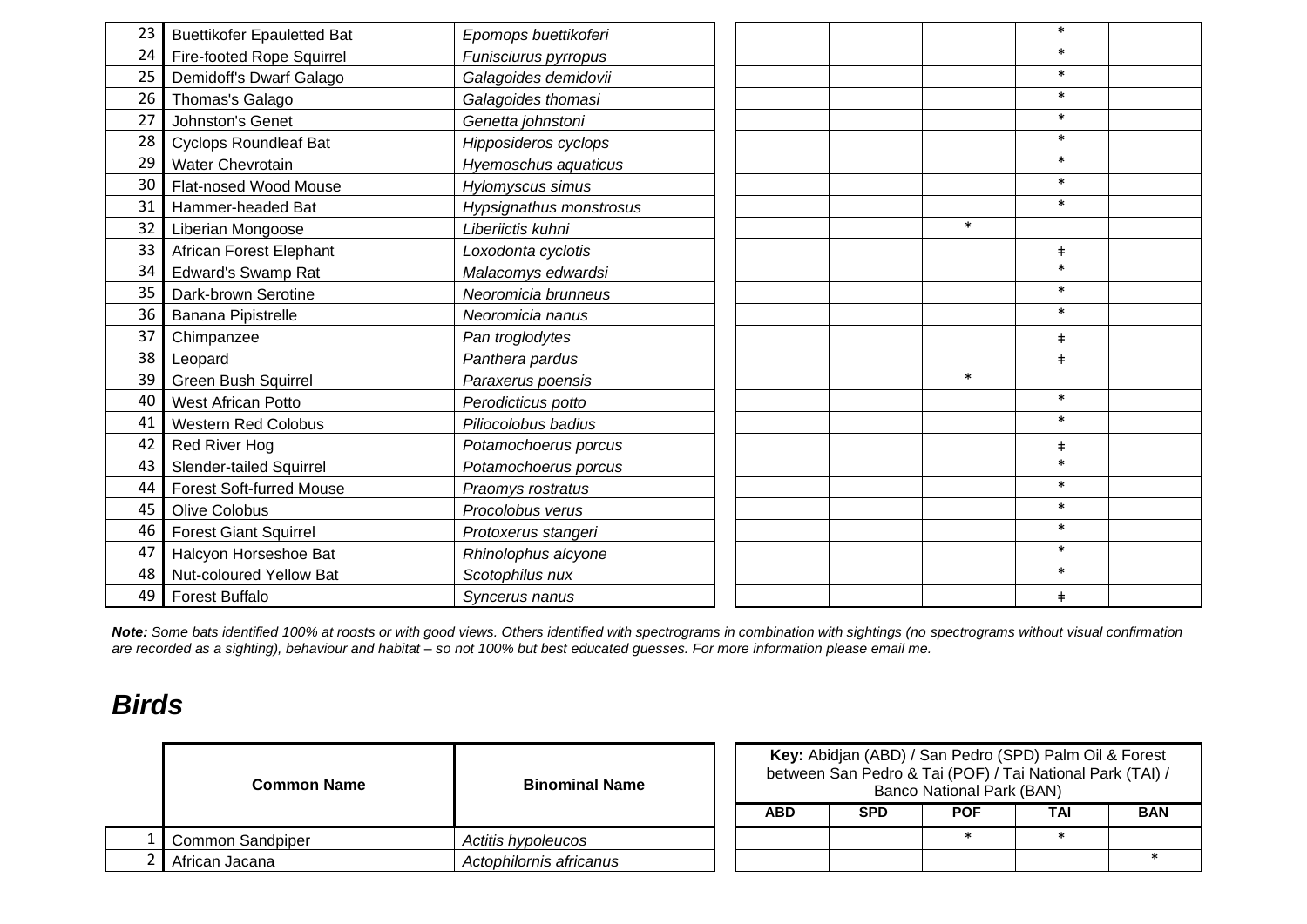| 3  | <b>White-crested Guineafowl</b> | Agelastes meleagrides      |        |            |        | $\ast$ |        |
|----|---------------------------------|----------------------------|--------|------------|--------|--------|--------|
| 4  | Shining-blue Kingfisher         | Alcedo quadribrachys       |        |            |        | $\ast$ |        |
| 5  | Cassin's Hawkeagle              | Aquila africana            |        |            |        | $\ast$ |        |
| 6  | Intermediate Egret              | Ardea intermedia           | $\ast$ | $\ast$     | $\ast$ |        |        |
|    | Hadeda Ibis                     | Bostrychia hagedash        |        |            | $\ast$ | $\ast$ |        |
| 8  | Olive Ibis                      | Bostrychia olivacea        |        |            |        | $\ast$ |        |
| 9  | Cattle Egret                    | <b>Bubulcus ibis</b>       | $\ast$ | $\ast$     | $\ast$ |        |        |
| 10 | <b>Grasshopper Buzzard</b>      | <b>Butastur rufipennis</b> |        |            |        | $\ast$ |        |
| 11 | <b>Striated Heron</b>           | <b>Butorides striata</b>   |        |            | $\ast$ | $\ast$ |        |
| 12 | <b>Red-rumped Swallow</b>       | Cecropis daurica           |        | $\ast$     |        | $\ast$ |        |
| 13 | <b>Rufous-chested Swallow</b>   | Cecropis semirufa          |        |            | $\ast$ |        |        |
| 14 | Senegal Coucal                  | Centropus senegalensis     |        |            |        | $\ast$ | $\ast$ |
| 15 | <b>Black-casqued Hornbill</b>   | Ceratogymna atrata         |        |            |        | $\ast$ |        |
| 16 | Yellow-casqued Hornbill         | Ceratogymna elata          |        |            |        | $\ast$ |        |
| 17 | Simple Greenbul                 | Chlorocichla simplex       |        |            |        | $\ast$ |        |
| 18 | Melancholy Woodpecker           | Chloropicus lugubris       |        |            |        | $\ast$ |        |
| 19 | Woolly-necked Stork             | Ciconia episcopus          |        |            |        | $\ast$ |        |
| 20 | Lemon Dove                      | Columba larvata            |        |            | $\ast$ |        |        |
| 21 | Feral Pigeon                    | Columba livia              | $\ast$ | $\ast$     | $\ast$ |        | $\ast$ |
| 22 | European Roller                 | Coracias garrulus          |        |            | $\ast$ |        |        |
| 23 | Pied Crow                       | Corvus albus               | $\ast$ | $\ast$     | $\ast$ |        | $\ast$ |
| 24 | Great-blue Turaco               | Corythaeola cristata       |        |            |        | $\ast$ |        |
| 25 | Malachite Kingfisher            | Corythornis cristatus      |        |            | $\ast$ | $\ast$ |        |
| 26 | African Cuckoo                  | Cuculus gularis            |        |            |        | $\ast$ |        |
| 27 | Red-chested Cuckoo              | Cuculus solitarius         |        |            |        | $\ast$ |        |
| 28 | White-faced Whistling Duck      | Dendrocygna viduata        |        |            |        | $\ast$ |        |
| 29 | Congo Serpent Eagle             | Dryotriorchis spectabilis  |        |            |        | $\ast$ |        |
| 30 | <b>Black Heron</b>              | Egretta ardesiaca          |        |            | $\ast$ |        |        |
| 31 | Western Reef Egret              | Egretta gularis            |        | $\ast$     |        |        |        |
| 32 | African Silverbill              | Euodice cantans            |        |            | $\ast$ |        |        |
| 33 | <b>Blue-throated Roller</b>     | Eurystomus gularis         |        |            |        | $\ast$ |        |
| 34 | White-backed Night Heron        | Gorsachius leuconotus      |        |            |        | $\ast$ |        |
| 35 | Palm Nut Vulture                | Gypohierax angolensis      |        |            |        |        |        |
| 36 | Grey-headed Kingfisher          | Halcyon leucocephala       |        |            | $\ast$ | $\ast$ |        |
| 37 | <b>Blue-breasted Kingfisher</b> | Halcyon malimbica          |        |            |        | $\ast$ |        |
| 38 | <b>Woodland Kingfisher</b>      | Halcyon senegalensis       |        |            |        | $\ast$ |        |
| 39 | African Fish Eagle              | Haliaeetus vocifer         |        | $\ddagger$ |        |        |        |
| 40 | Nkulengu Rail                   | Himantornis haematopus     |        |            |        | $\ast$ |        |
| 41 | White-throated Blue Swallow     | Hirundo nigrita            |        |            |        | $\ast$ |        |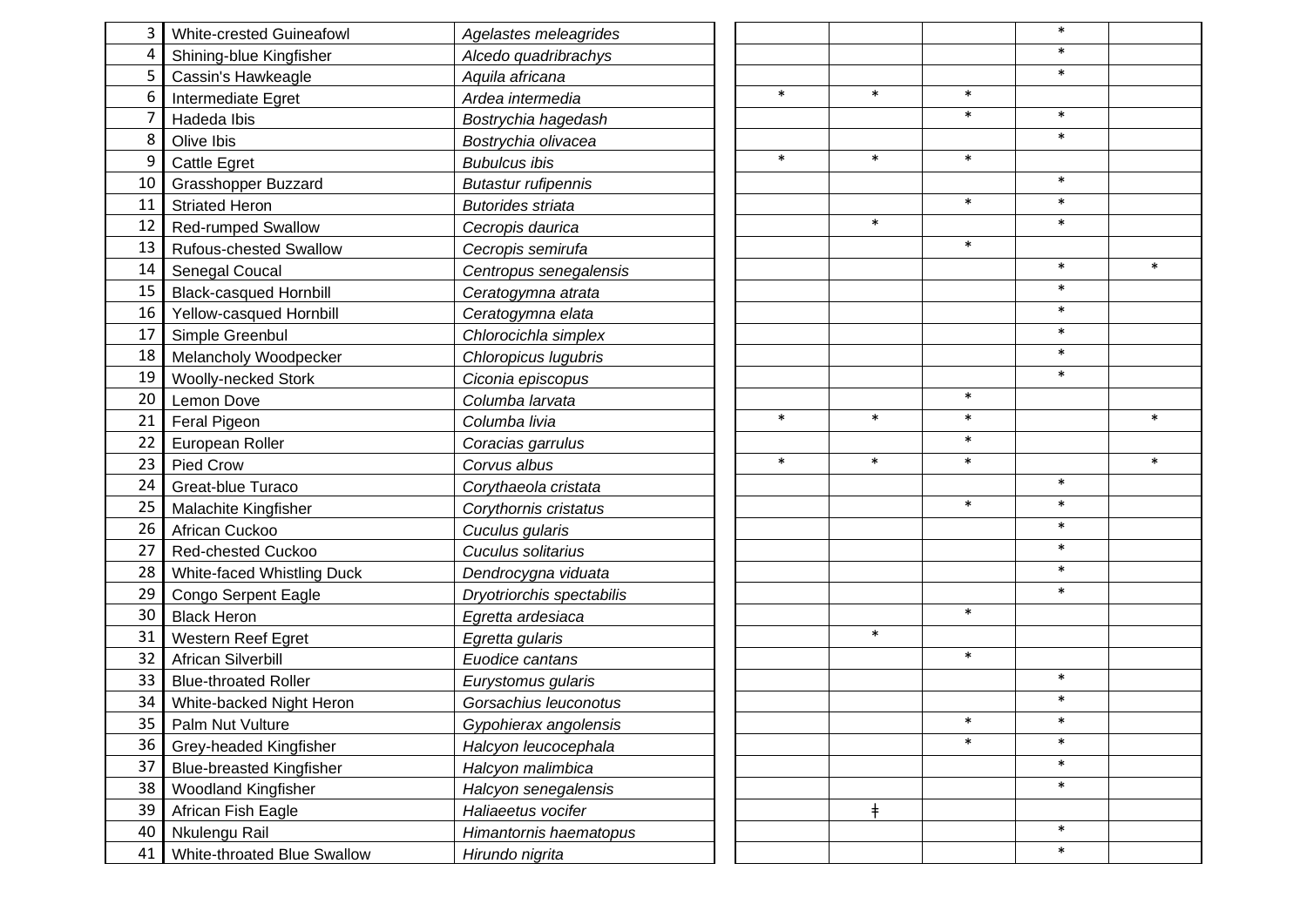| 42 | <b>Barn Swallow</b>              | Hirundo rustica             |        |        | $\ast$ | $\ast$     |        |
|----|----------------------------------|-----------------------------|--------|--------|--------|------------|--------|
| 43 | White-crested Hornbill           | Horizocerus albocristatus   |        |        |        | $\ast$     |        |
| 44 | African Dwarf Kingfisher         | Ispidina lecontei           |        |        |        | $\ast$     |        |
| 45 | African Pygmy Kingfisher         | Ispidina picta              |        |        |        | $\ast$     |        |
| 46 | <b>Dwarf Bittern</b>             | Ixobrychus sturmii          |        |        |        |            | $\ast$ |
| 47 | African Pied Hornbill            | Lophoceros fasciatus        |        |        |        | $\ast$     |        |
| 48 | <b>Bat Hawk</b>                  | Macheiramphus alcinus       |        |        |        | $\ast$     |        |
| 49 | <b>Giant Kingfisher</b>          | Megaceryle maximus          |        |        |        | $\ast$     |        |
| 50 | White-throated Bee-eater         | Merops albicollis           |        |        | $\ast$ | $\ast$     | $\ast$ |
| 51 | <b>Black Bee-eater</b>           | Merops gularis              |        |        |        | $\ast$     |        |
| 52 | Long-tailed Cormorant            | Microcarbo africanus        |        | $\ast$ | $\ast$ |            |        |
| 53 | Yellow-billed Kite               | Milvus aegyptius            | $\ast$ | $\ast$ | $\ast$ | $\ast$     | $\ast$ |
| 54 | Cassin's Flycatcher              | Muscicapa cassini           |        |        |        | $\ast$     |        |
| 55 | Little Grey Flycatcher           | Muscicapa epulata           |        |        |        | $\ast$     |        |
| 56 | <b>Helmeted Guineafowl</b>       | Numida meleagris            |        |        | $\ast$ |            |        |
| 57 | Namaqua Dove                     | Oena capensis               |        |        | $\ast$ |            |        |
| 58 | Lesser Moorhen                   | Paragallinula angulata      |        |        |        |            | $\ast$ |
| 59 | Northern Grey-headed Sparrow     | Passer griseus              | $\ast$ |        |        |            |        |
| 60 | Latham's Francolin               | Peliperdix lathami          |        |        |        | $\ast$     |        |
| 61 | <b>African Finfoot</b>           | Podica senegalensis         |        |        |        | $\ast$     |        |
| 62 | Gymnogene                        | Polyboroides typus          |        |        |        | $\ast$     |        |
| 63 | Square-tailed Saw-wing           | Psalidoprocne nitens        |        |        | $\ast$ |            |        |
| 64 | <b>Timneh Parrot</b>             | Psittacus timneh            |        |        |        | $\ast$     |        |
| 65 | Hartlaub's Duck                  | Pteronetta hartlaubii       |        |        |        | $\ast$     |        |
| 66 | Common Bulbul                    | Pycnonotus barbatus         | $\ast$ | $\ast$ | $\ast$ |            |        |
| 67 | Rufous-fishing Owl               | Scotopelia ussheri          |        |        |        | $\ast$     |        |
| 68 | <b>Cameroon Sombre Greenbul</b>  | Stelgidillas gracilirostris |        |        |        | $\ast$     |        |
| 69 | Red-eyed Dove                    | Streptopelia semitorquata   |        | $\ast$ | $\ast$ |            |        |
| 70 | <b>Laughing Dove</b>             | Streptopelia senegalensis   |        | $\ast$ | $\ast$ |            |        |
| 71 | Red-bellied Paradise Flycatcher  | Terpsiphone rufiventer      |        |        |        | $\ast$     |        |
| 72 | <b>West African Crested Tern</b> | Thalasseus albididorsalis   |        | $\ast$ |        |            |        |
| 73 | White-crested Tiger Heron        | Tigriornis leucolophus      |        |        |        | $\ast$     |        |
| 74 | <b>Black-billied Wood-dove</b>   | Turtur abyssinicus          |        |        | $\ast$ |            |        |
| 75 | Blue-spotted Wood-dove           | Turtur afer                 |        |        |        | $\ast$     |        |
| 76 | Long-tailed Hawk                 | Urotriorchis macrourus      |        |        |        | $\ddagger$ |        |
| 77 | Sabine's Gull                    | Xema sabini                 |        | $\ast$ |        |            |        |

## *Reptiles*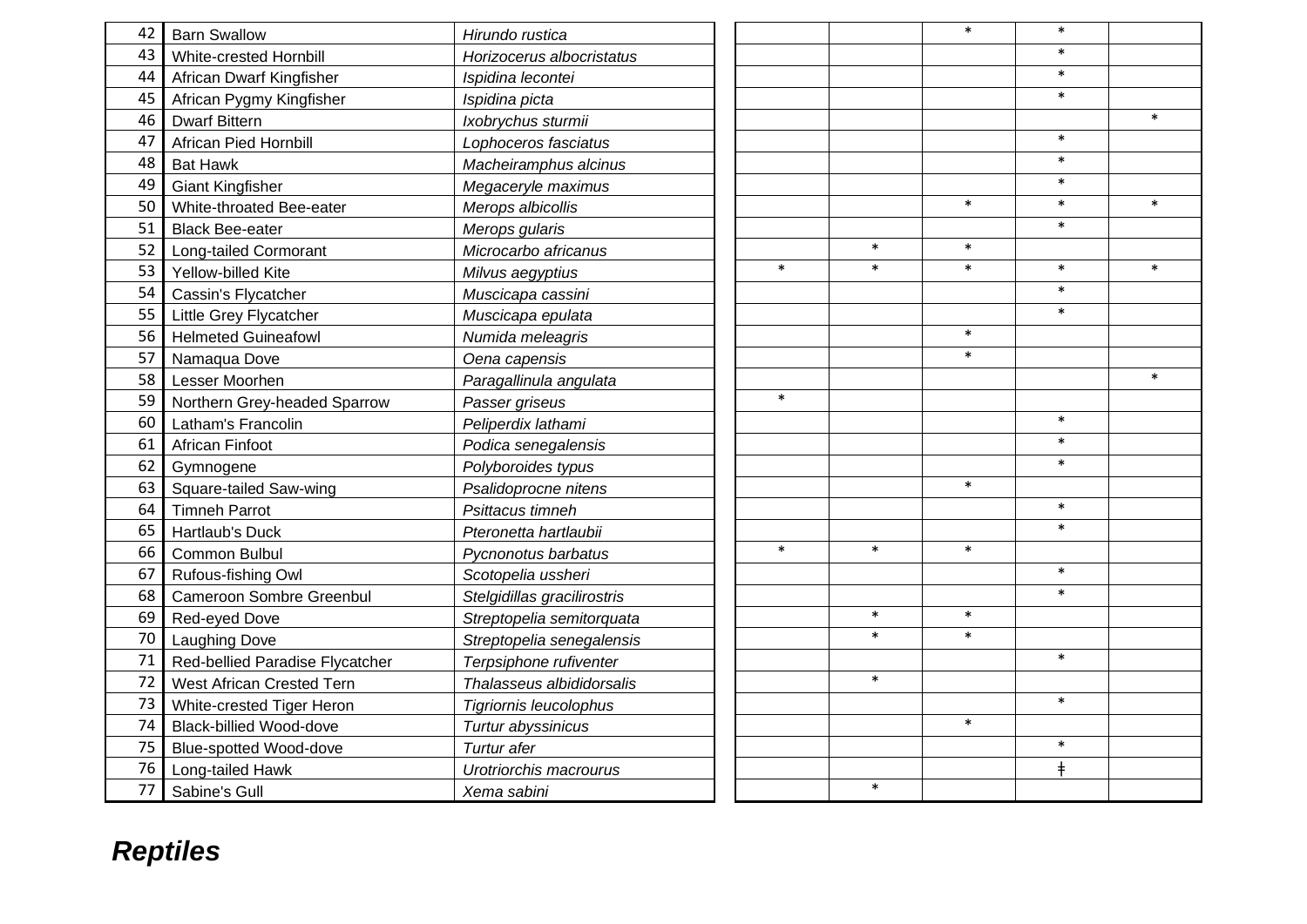|    | <b>Common Name</b>                     | <b>Binominal Name</b>       |            | Key: Abidjan (ABD) / San Pedro (SPD) Palm Oil & Forest<br>between San Pedro & Tai (POF) / Tai National Park (TAI) /<br><b>Banco National Park (BAN)</b> |            |        |            |  |  |  |
|----|----------------------------------------|-----------------------------|------------|---------------------------------------------------------------------------------------------------------------------------------------------------------|------------|--------|------------|--|--|--|
|    |                                        |                             | <b>ABD</b> | <b>SPD</b>                                                                                                                                              | <b>POF</b> | TAI    | <b>BAN</b> |  |  |  |
|    | Peter's Rock Agama                     | Agama picticauda            |            |                                                                                                                                                         |            |        |            |  |  |  |
|    | Senegal Agama                          | Agama sankaranica           |            |                                                                                                                                                         |            | ж      |            |  |  |  |
|    | Smith's African Water Snake            | Grayia smithii              |            |                                                                                                                                                         |            | $\ast$ |            |  |  |  |
|    | <b>Brook's House Gecko</b>             | Hemidactylus brookii        |            |                                                                                                                                                         |            | $\ast$ |            |  |  |  |
|    | West African Slender-snouted Crocodile | Mecistops cataphractus      |            |                                                                                                                                                         |            | $\ast$ |            |  |  |  |
|    | Varigated Green Snake                  | Philothamnus semivariegatus |            |                                                                                                                                                         |            | $\ast$ |            |  |  |  |
|    | Large-eyed Green Tree Snake            | Rhamnophis aethiopissa      |            |                                                                                                                                                         |            | $\ast$ |            |  |  |  |
|    | Speckled-lipped Skink                  | Trachylepis maculilabris    |            |                                                                                                                                                         |            | $\ast$ |            |  |  |  |
|    | <b>African Five-lined Skink</b>        | Trachylepis quinquetaeniata |            |                                                                                                                                                         |            | $\ast$ |            |  |  |  |
| 10 | Nile Monitor                           | Varanus niloticus           |            |                                                                                                                                                         |            | $\ast$ |            |  |  |  |

## *Amphibians*

| <b>Common Name</b>     | <b>Binominal Name</b>   |  | Key: Abidjan (ABD) / San Pedro (SPD) Pa<br>between San Pedro & Tai (POF) / Tai Natio<br><b>Banco National Park (BAN)</b> |            |            |    |  |  |  |
|------------------------|-------------------------|--|--------------------------------------------------------------------------------------------------------------------------|------------|------------|----|--|--|--|
|                        |                         |  | <b>ABD</b>                                                                                                               | <b>SPD</b> | <b>POF</b> | TΑ |  |  |  |
|                        | Arthroleptis variabilis |  |                                                                                                                          |            |            | ∗  |  |  |  |
| Allen's Slipperly Frog | Conraua alleni          |  |                                                                                                                          |            |            |    |  |  |  |
|                        | Ptychadena stenocephala |  |                                                                                                                          |            |            |    |  |  |  |
| Tai Toad               | Sclerophrys taiensis    |  |                                                                                                                          |            |            | ∗  |  |  |  |

|            | Key: Abidjan (ABD) / San Pedro (SPD) Palm Oil & Forest<br>between San Pedro & Tai (POF) / Tai National Park (TAI) /<br>Banco National Park (BAN) |  |        |  |  |  |  |  |  |  |  |
|------------|--------------------------------------------------------------------------------------------------------------------------------------------------|--|--------|--|--|--|--|--|--|--|--|
| <b>ABD</b> | SPD<br>BAN<br>TAI<br>POF                                                                                                                         |  |        |  |  |  |  |  |  |  |  |
|            |                                                                                                                                                  |  | $\ast$ |  |  |  |  |  |  |  |  |
|            |                                                                                                                                                  |  | $\ast$ |  |  |  |  |  |  |  |  |
|            |                                                                                                                                                  |  | $\ast$ |  |  |  |  |  |  |  |  |
|            |                                                                                                                                                  |  | $\ast$ |  |  |  |  |  |  |  |  |

#### *Fishes*

| <b>Common Name</b>           | <b>Binominal Name</b>       | Key: Abidjan (ABD) / San Pedro (SPD) Palm Oil & Fores<br>between San Pedro & Tai (POF) / Tai National Park (TAI)<br><b>Banco National Park (BAN)</b> |            |            |        |    |  |  |
|------------------------------|-----------------------------|------------------------------------------------------------------------------------------------------------------------------------------------------|------------|------------|--------|----|--|--|
|                              |                             | <b>ABD</b>                                                                                                                                           | <b>SPD</b> | <b>POF</b> | TAI    | BA |  |  |
| Long-finned Tetra            | <b>Brycinus longipinnis</b> |                                                                                                                                                      |            |            | $\ast$ |    |  |  |
| True Big-scale Tetra         | Brycinus macrolepidotus     |                                                                                                                                                      |            |            |        |    |  |  |
| African Sharptoothed Catfish | Clarias gariepinus          |                                                                                                                                                      |            |            |        |    |  |  |
| <b>Redbelly Tilapia</b>      | Coptodon zillii             |                                                                                                                                                      |            |            | ж      |    |  |  |
| <b>Grass Eater</b>           | Distichodontus rostratus    |                                                                                                                                                      |            |            | $\ast$ |    |  |  |

|            | Key: Abidjan (ABD) / San Pedro (SPD) Palm Oil & Forest<br>between San Pedro & Tai (POF) / Tai National Park (TAI) /<br><b>Banco National Park (BAN)</b> |            |        |            |  |  |  |  |  |  |  |
|------------|---------------------------------------------------------------------------------------------------------------------------------------------------------|------------|--------|------------|--|--|--|--|--|--|--|
| <b>ABD</b> | <b>SPD</b>                                                                                                                                              | <b>POF</b> | TAI    | <b>BAN</b> |  |  |  |  |  |  |  |
|            |                                                                                                                                                         |            | $\ast$ |            |  |  |  |  |  |  |  |
|            |                                                                                                                                                         |            | $\ast$ |            |  |  |  |  |  |  |  |
|            |                                                                                                                                                         |            |        | $\ast$     |  |  |  |  |  |  |  |
|            |                                                                                                                                                         |            | $\ast$ |            |  |  |  |  |  |  |  |
|            |                                                                                                                                                         |            | $\ast$ |            |  |  |  |  |  |  |  |